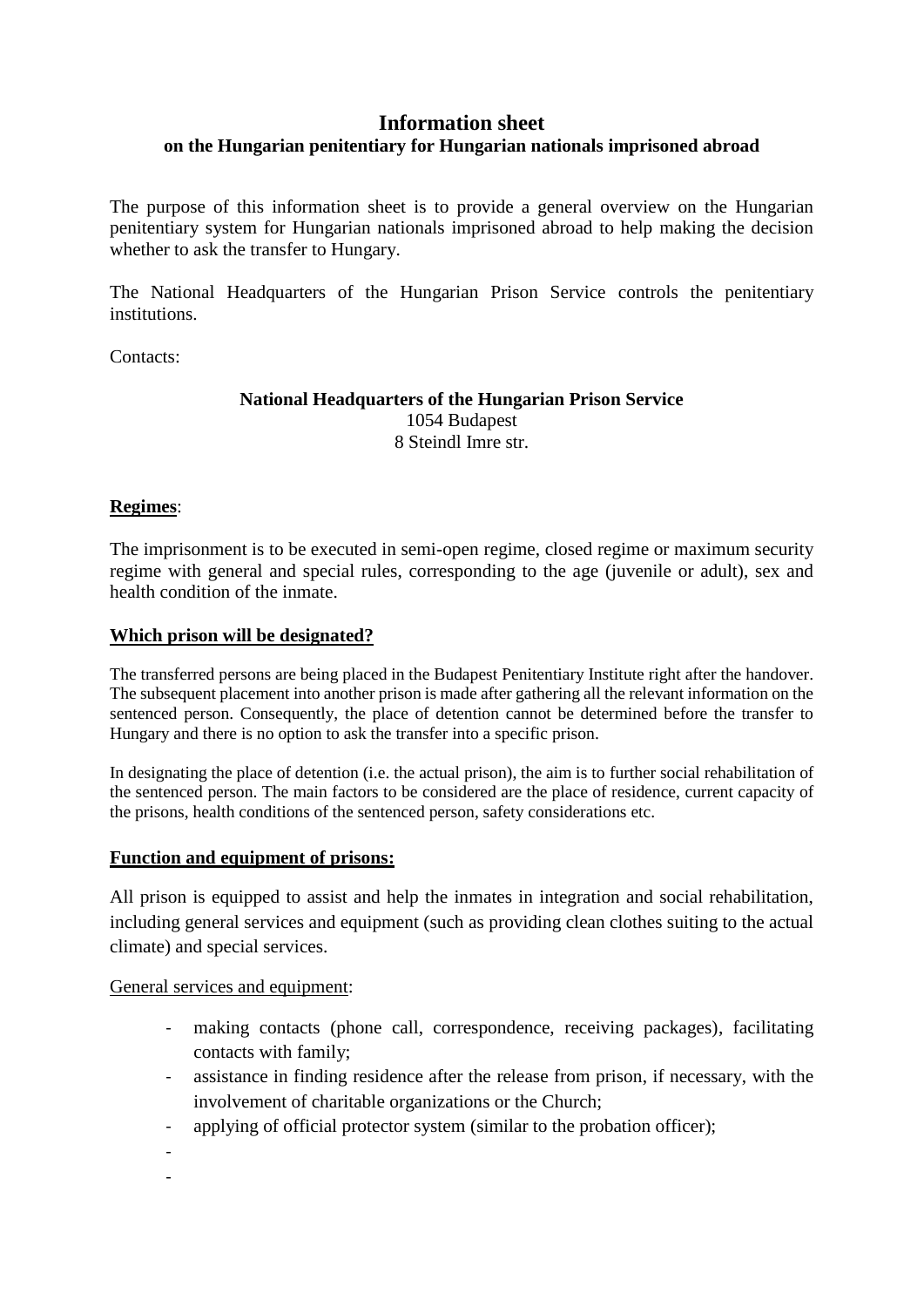- different therapy sessions, self-improvement trainings, group therapies, elementary school, secondary school (including technical school) and collage/university studies;
- actual lectures are being held in designated prisons;
- free time and cultural programmes;
- all prisons contain designated rooms for receiving visitors. Complying with the corresponding rules of detention regimes, visitors can be received at least once in a month for 60 to 90 minutes. Four persons can be received at once.
- the openness of the prison and the scope of free movement of the inmates depend on the characteristics of the prison, its architecture, the security risks of the inmates and the tasks to be performed by the prison;
- in conformity with Hungarian law, inmates have the right to practise their religion, both individually and communally;
- every inmate has the right to stay at the courtyard minimum 1 hour per day.
- every prison has library;
- reintegration of the convicts are further facilitated by labour. On the one hand, in addition to maintenance work, prisons organize labour in different fields such as agriculture, animal husbandry, laundering etc. On the other hand, prisons providing inmates with skill work trainings for helping them to acquire professions.

## Special services and equipment:

- healthcare and therapy division;
- psycho-social division;
- drug prevention division;
- law security risk division;
- division for temporary detention;
- special long-term detention division

## **Control and legal remedies in connection with detention conditions:**

- for monitoring the compliance with legal regulations, supervisions and random checks are regularly held, either without noticing the prison in advance. Checks are usually performed by the National Headquarters of the Hungarian Prison Service, supervising prosecutors, Helsinki Committee, CPT, the General Ombudsman as its' National Preventative Mechanism under the Optional Protocol to the UN Convention against Torture (OPCAT);
- inmates can make complaints in connection with detention conditions. Decisions on the complaints can be appealed.
- inmates are entitled to make complaints directly to the supervising prosecutor and request a hearing for any incompliance with regulations;
- inmates can make complaints directly to the General Ombudsman if their human rights are concerned;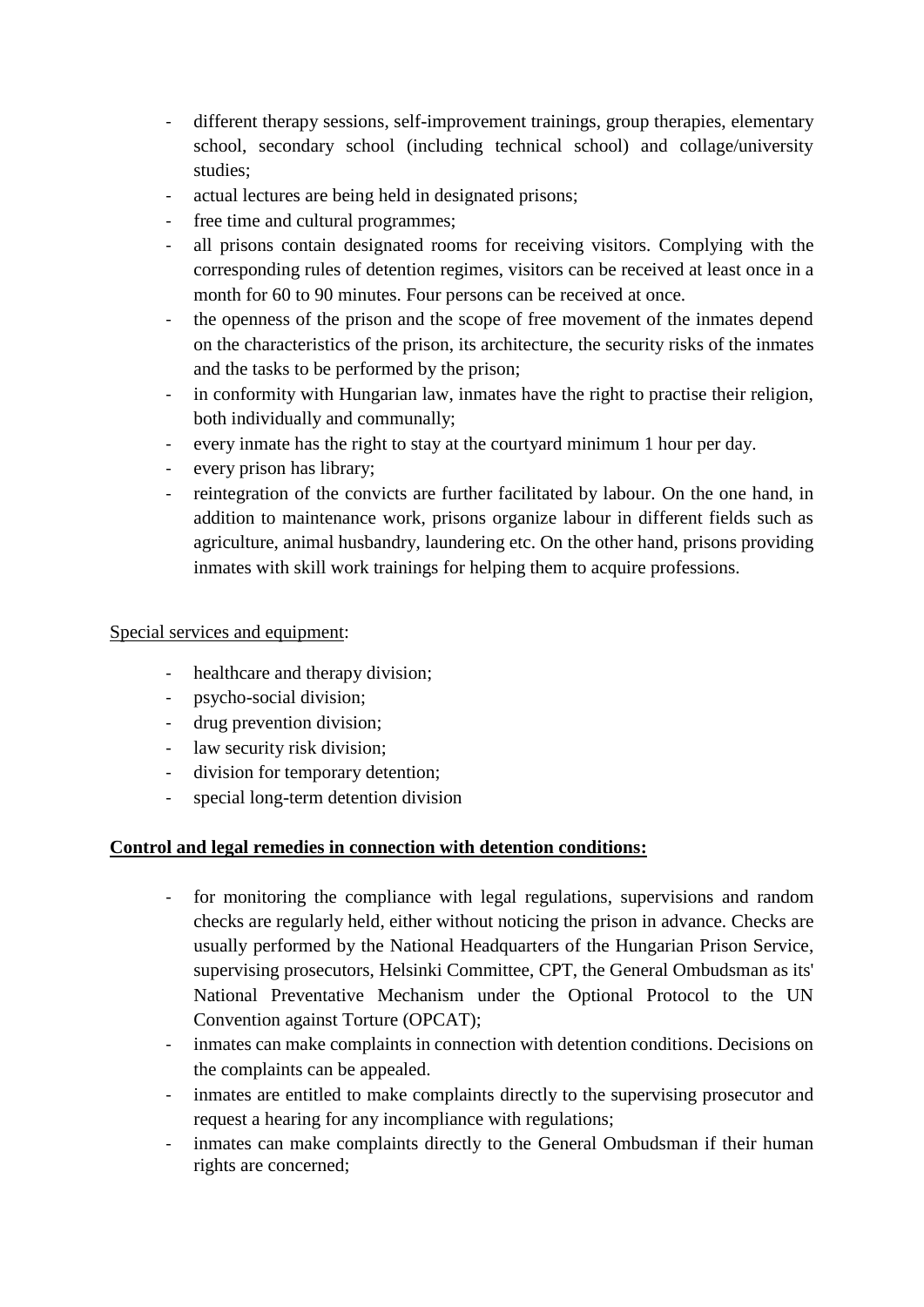- inmates can turn to any international organizations which have jurisdiction over Hungary.

### **Release on parole:**

The enforcement of the sentence is governed by Hungarian law, including the rules of conditional release on parole.

After the hearing of the convict, the court decides whether to order the release on parole. Consequently, the release on parole is not automatic after the statutory period of the incarceration passed and the convict is eligible for parole. The release on parole depends on the discretion of the penitentiary judge. The penitentiary judge examines the convict's behavior and discipline during the imprisonment, whether there is reason to believe that the convict would be a law abiding person and the aim of the punishment may also be achieved without further incarceration.

The following shall not be released on parole:

a) multiple recidivists, if their term of imprisonment is to be carried out in a maximum security regime;

b) recidivists in violent offences;

c) convicts committed the offence in the framework of a criminal organization;

d) convicts who have been sentenced to imprisonment for an intentional criminal offence committed after being previously sentenced for a term of imprisonment, before that term has been served in full or before the day when it ceases to be enforceable.

Convicts are eligible for release on parole after serving:

*a)* two-thirds of the imprisonment;

*b)* in the case of recidivist, three-quarters of the imprisonment;

in either case, at least three months have to be served;

*c)* if the sentence imposed is for less than five years of imprisonment, in cases deserving special consideration, the court may include a clause of eligibility for parole after one half of the sentence has been served. This provision shall not be applied for multiple recidivists.

*d*) in case of life imprisonment, the court shall specify the earliest date of eligibility for parole, or shall preclude any eligibility for parole.

In the case of fixed-term imprisonment, the duration of parole shall be the same as the remaining part of the term of imprisonment but not less than one year. (1) The court may terminate the parole, if the prisoner is sentenced for an offence committed during the parole or if the convict breaches the probation measures.

## **Reintegration custody:**

Before a certain period of finally serving the imprisonment the convict is put from the prison to house custody, using electronic monitoring for supervising the custody. The convict is only entitled to leave the designated house for stipulated reasons and time.

Conditions: